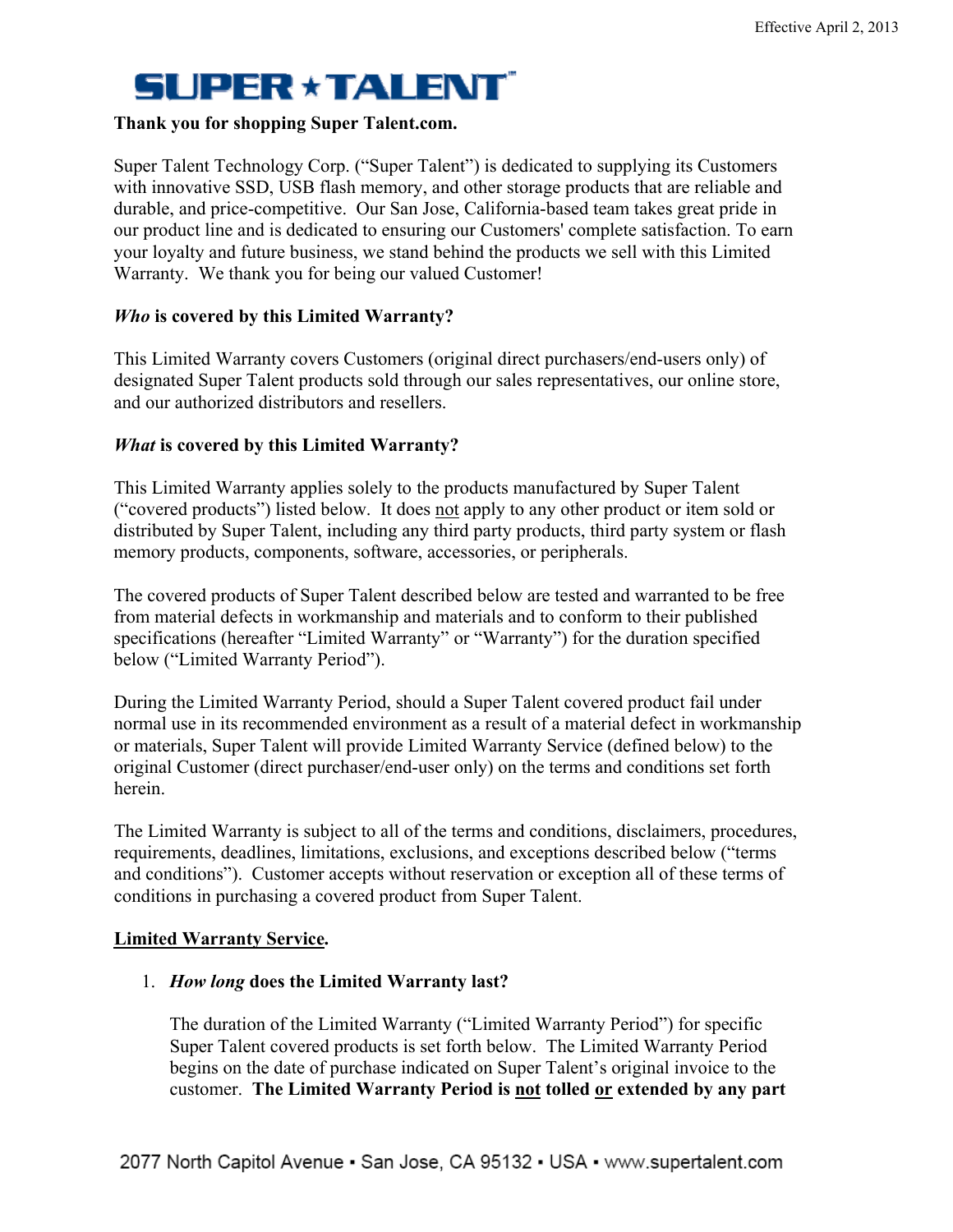**of the time required to initiate and complete an Authorized RMA Return of the product, including the time it takes to repair, replace or refurbish the product as part of Limited Warranty Service.**

#### **Disclaimer of Liability.**

SUPER TALENT disclaims any liability under this Limited Warranty, or otherwise, as set forth below, and to the fullest extent permitted by applicable law.

- 1. SUPER TALENT DISCLAIMS ANY LIABILITY FOR ANY DAMAGE TO, LOSS, DISRUPTION, OR CORRUPTION OF ANY DATA, METADATA, OR FILES ELECTRONICALLY STORED ON ITS PRODUCT, OR ANY PROGRAM ASSOCIATED WITH THE PRODUCT, INCLUDING BY REASON OF: ANY USE OF THE PRODUCT; ANY FAILURE OF THE PRODUCT; ANY DEFECT IN MATERIALS OR WORKMANSHIP OF THE PRODUCT; ANY EVENT OR OCCURRENCE COVERED BY THE LIMITED WARRANTY; ANY LIMITED WARRANTY REPAIR UNDERTAKEN BY SUPER TALENT; OR OTHERWISE.
- 2. SUPER TALENT DISCLAIMS ANY LIABILITY FOR ANY FILE OR DATA RECOVERY, REMEDIATION, OR BACKUP, OR LIABLE FOR ANY OF THE COST OR EXPENSE THEREOF, WHICH SHALL AT ALL TIMES BE THE SOLE RESPONSIBILITY OF THE CUSTOMER OR END-USER. SUPER TALENT IS NOT LIABLE IN DAMAGES FOR, AND DOES NOT COVER UNDER ITS LIMITED WARRANTY, ANY LOSS OF FILES, PROGRAMS, OR DATA, OR ANY COSTS ASSOCIATED WITH DETERMINING THE SOURCE OF SYSTEM PROBLEMS OR REMOVING, SERVICING OR INSTALLING SUPER TALENT PRODUCTS. THIS LIMITED WARRANTY FURTHER EXCLUDES ALL THIRD PARTY SOFTWARE, CONNECTED EQUIPMENT, AND ANY STORED DATA.
- 3. SUPER TALENT DISCLAIMS ANY LIABILITY FOR ANY LOSS, DEFECT, DAMAGE, OR LOST DATA, ARISING FROM, RELATING TO OR IN CONNECTION WITH ANY ACT OR OMISSION IN ITS PERFORMANCE OF LIMTED WARRANTY SERVICES INCLUDING THE AUTHORIZED RETURN DELIVERY FOR REPAIR, REFURBISHMENT, OR REPLACEMENT ("AUTHORIZED RMA RETURN") OF SUPER TALENT PRODUCT COVERED UNDER THIS LIMITED WARRANTY. TO PROTECT YOUR DIGITAL CONTENT, SUPER TALENT RECOMMENDS THAT YOU BACKUP ALL OF YOUR FILES, DATA, PROGRAMS, AND ALL OTHER DIGITAL CONTENT PRIOR TO ANY AUTHORIZED RMA RETURN UNDER THIS LIMITED WARRANTY. YOU SHOULD ALSO REMOVE ANY REMOVABLE STORAGE MEDIA BEFORE RETURNING YOUR SUPER TALENT COVERED PRODUCT PURSUANT TO AN AUTHORIZED RMA RETURN. THE CUSTOMER ASSUMES ALL RISK OF LOSS OR DAMAGE, AND SOLE RESPONSIBILITY AND LIABILITY THEREFOR.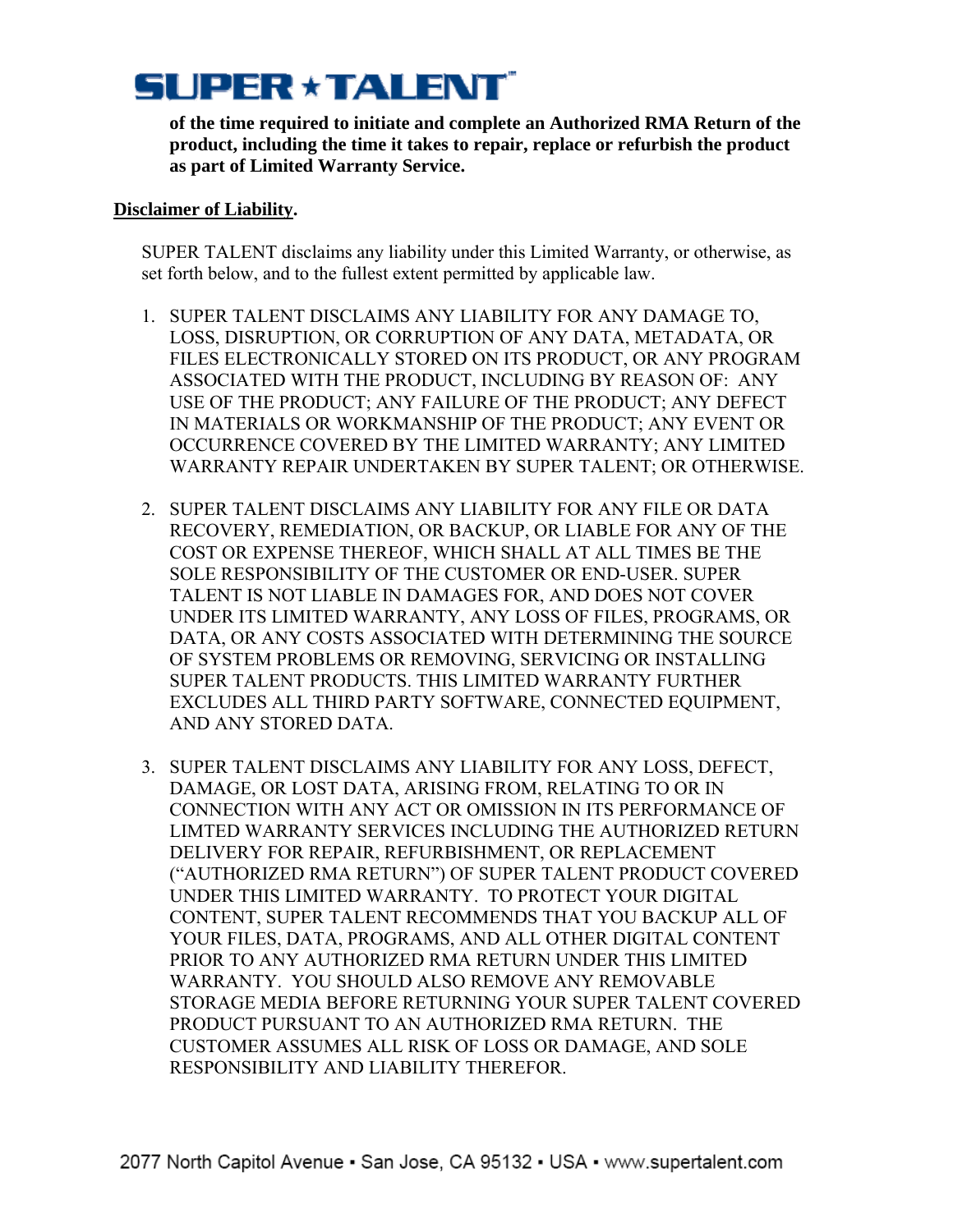- 4. SUPER TALENT DISCLAIMS ANY LIABILITY FOR ANY ACCESS OR DISCLOSURE TO SUPER TALENT OF DIGITAL CONTENT RESIDENT ON ANY SUPER TALENT PRODUCT (OR MEDIA) INCIDENT TO AN AUTHORIZED RMA RETURN UNDER THIS LIMITED WARRANTY.
- 5. SUPER TALENT DISCLAIMS ANY LIABILITY FOR LOSS OR DAMAGE TO A COVERED PRODUCT IN TRANSIT DURING AN AUTHORIZED RMA RETURN. CUSTOMER SHOULD PROCURE INSURANCE ON ANY PRODUCT RETURNED TO SUPER TALENT UNDER THIS LIMITED WARRANTY COVERING SHIPMENT TO SUPER TALENT AND RETURN TO THE CUSTOMER.
- 6. SUPER TALENT DISCLAIMS ANY LIABILITY FOR INFRINGEMENT OF ANY THIRD PARTY INTELLECTUAL PROPERTY RIGHTS, AS WELL AS ANY GENERAL, SPECIAL CONSEQUENTIAL, INCIDENTAL AND INDIRECT DAMAGES ("DAMAGES") OR OTHER REMEDY AT LAW OR EQUITY.
- 7. SUPER TALENT DISCLAIMS ANY LIABILITY FOR GENERAL OR SPECIAL DAMAGES, INCLUDING BUT NOT LIMITED TO, ANY AND ALL CLAIMS TO LOST PROFITS, LOST BUSINESS INVESTMENTS, LOST GOODWILL, OR ANY OTHER DAMAGES CLAIMED TO BE A PROXIMATE RESULT OF ANY LOSS OF PRODUCT, DATA LOSS, CORRUPTION OR DISRUPTION, INCLUDING PRODUCT DOWN-TIME.
- 8. SUPER TALENT DISCLAIMS ANY LIABILITY OR DAMAGES RESULTING FROM USE OF ANY THIRD PARTY EQUIPMENT OR DEVICE WITH A SUPER TALENT COVERED PRODUCT, EVEN IF FORESEEABLE.
- 9. SUPER TALENT DISCLAIMS ANY LIABILITY FOR ANY LOSS, INJURY OR DAMAGES ARISING OUT OF OR RELATED TO ANY PERSONAL INJURY OR DEATH OF CUSTOMER OR ANY THIRD PARTY, OR ANY LOSS OR DAMAGES TO PROPERTY ARISING FROM, RELATED TO OR IN CONNECTED WITH, THE PRODUCT USED IN A SITUATION IN WHICH PERSONAL INJURY OR DEATH IS LIKELY OR REASONABLY FORSEEABLE TO OCCUR, INCLUDING BUT NOT LIMITED TO, MEDICAL OR MEDICAL-RELATED EQUIPMENT, MILITARY OR MILITARY-RELATED EQUIPMENT, TRAFFIC CONTROL EQUIPMENT, AIRCRAFT, NUCLEAR ENERGY SYSTEM, CONBUSTION CONTROL SYSTEM, AND DISASTER PREVENTION SYSTEMS, TO THE FULLEST EXTENT PROVIDED BY APPLICABLE LAW.
- 10. SUPER TALENT DISCLAIMS ANY LIABILITY BEYOND THE RIGHTS AND REMEDIES EXPRESSLY PROVIDED FOR IN THIS LIMITED WARRANTY, OR FOR CONSEQUENTIAL OR INCIDENTAL DAMAGES, INCLUDING, WITHOUT LIMITATION, ANY LIABILITY FOR LOSS, INJURY OR DAMAGE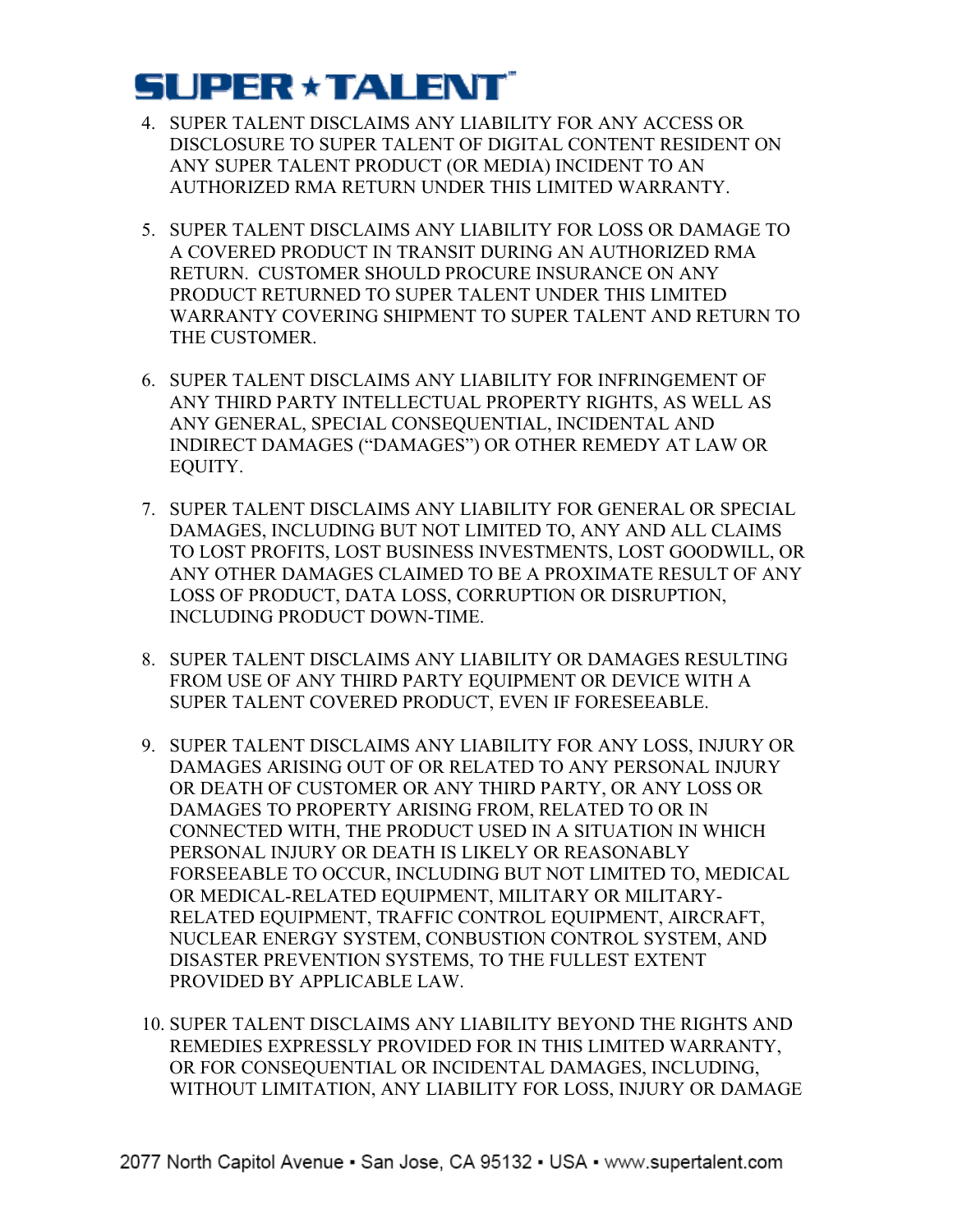ARISING OUT OF OR RELATED TO USE OF THE PRODUCT; ANY LIABILITY FOR THIRD-PARTY CLAIMS AGAINST CUSTOMER FOR DAMAGES; ANY LIABILITY BASED ON PRODUCTS OR DATA NOT BEING AVAILABLE FOR USE; ANY LIABILITY FOR LOST OR CORRUPTED DATA OR SOFTWARE, OR FOR LOST STORAGE MEDIA. SUPER TALENT'S LIABILITY SHALL, IN ANY EVENT, BE NO GREATER THAN THE AMOUNT CUSTOMER PAID FOR THE PRODUCT THAT IS THE SUBJECT OF ANY CLAIM, OR ITS CURRENT FAIR MARKET VALUE, WHICHEVER IS LESS.

- 11. THIS LIMITED WARRANT Y IS VOID IN ITS ENTIRETY IN THE EVENT OF PHYSICAL DAMAGE TO THE COVERED PRODUCT, INCLUDING WHERE DUE TO ABUSE OR IMPROPER HANDLING; ANY ATTEMPT TO REPAIR OR REWORK THE PRODUCT WITHOUT THE WRITTEN PRIOR CONSENT OF SUPER TALENT, OR ANY DEFACEMENT OR REMOVAL OF ORIGINAL MANUFACTURER WARRANTY SEAL, SERIAL NUMBER OR OTHER MARK OF AUTHENTICATION OR IDENTIFICATION.
- 12. SUPER TALENT DISCLAIMS ALL OTHER WARRANTIES, EXPRESS OR IMPLIED, INCLUDING, WITHOUT LIMITATION, ANY AND ALL IMPLIED WARRANTIES OF MERCHANTABILITY AND FITNESS FOR AN INTENDED OR PARTICULAR PURPOSE, TO THE FULLEST EXTENT PERMITTED BY LAW.
- 13. SOME STATES DO NOT ALLOW THE EXCLUSION OR LIMITATION OF INCIDENTAL OR CONSEQUENTIAL DAMAGES, SO THE ABOVE LIMITATIONS OR EXCLUSIONS MAY NOT APPLY TO YOU.

### **Additional Terms and Conditions:**

- 1. THIS LIMITED WARRANTY IS COMPLETE AND PREEMPTS AND SUPERSEDES ALL OTHER WARRANTIES AND REPRESENTATIONS, ORAL OR WRITTEN, OF SUPER TALENT, ITS AGENTS, OR EMPLOYEES. SUPER TALENT MAKES NO OTHER WARRANTIES OF ANY KIND TO THE CUSTOMER IN CONNECTION WITH THE PURCHASE OR USE OF ANY SUPER TALENT COVERED PRODUCT.
- 2. ALL WARRANTIES, EXPRESS OR IMPLIED, INCLUDING THIS LIMITED WARRANTY AND THE LIMITED WARRANTY SERVICE COVERAGE DESCRIBED HEREIN, ARE ONLY FOR THE SUPER TALENT COVERED PRODUCT-SPECIFIC LIIMITED WARRANTY PERIODS SET FORTH BELOW. THERE ARE NO WARRANTIES, EXPRESS OR IMPLIED, AFTER THE LIMITED WARRANTY PERIOD HAS EXPIRED. SOME STATES DO NOT ALLOW LIMITATIONS ON HOW LONG AN IMPLIED WARRANTY LASTS, SO THIS LIMITATION MAY NOT APPLY TO YOU.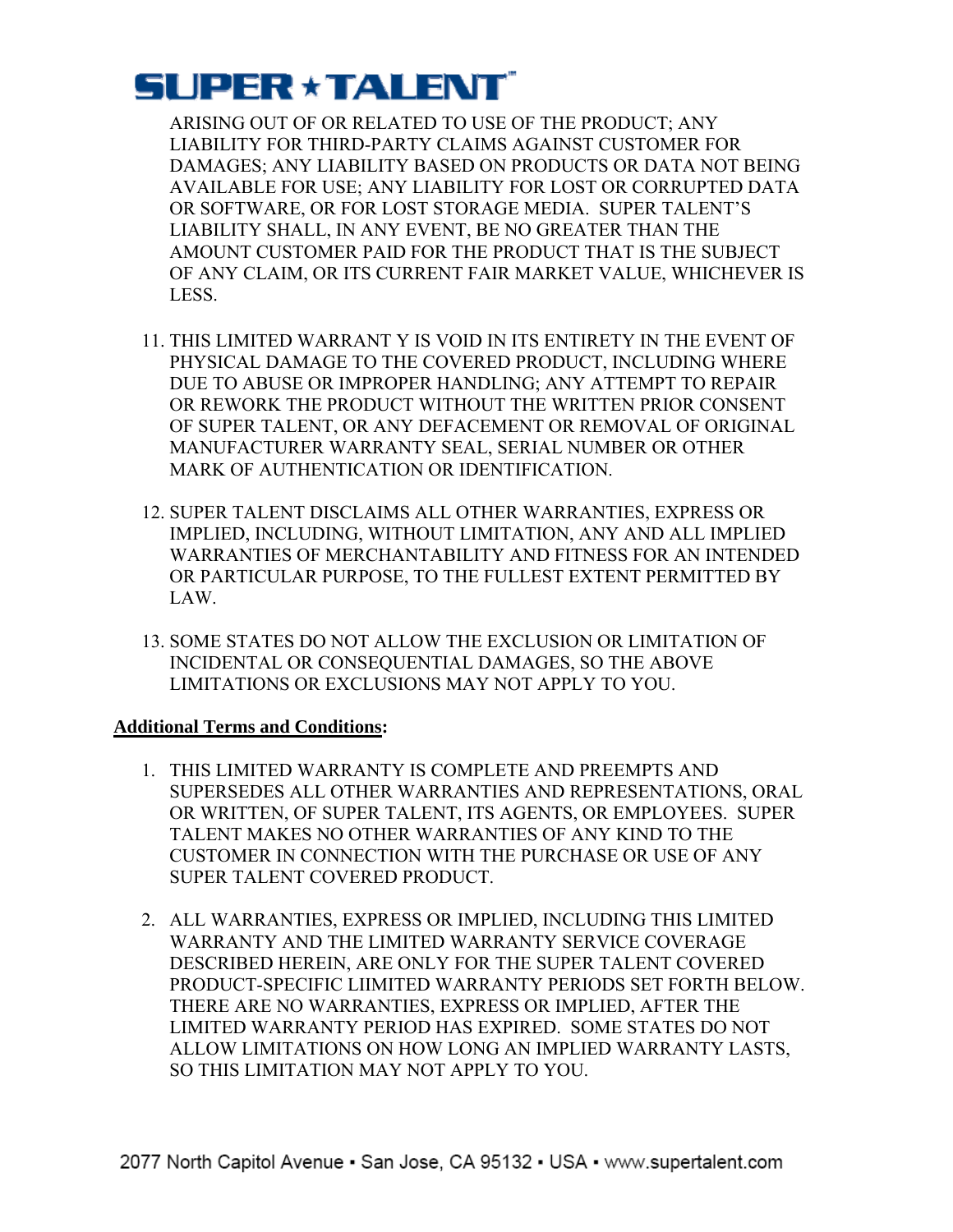3. THIS LIMITED WARRANTY GIVES CUSTOMERS SPECIFIC LEGAL RIGHTS. CUSTOMERS MAY ALSO HAVE OTHER LEGAL RIGHTS, WHICH VARY FROM STATE TO STATE (OR JURISDICTION TO JURISDICTION). SUPER TALENT'S LIMITED WARRANTY DOES NOT AFFECT CUSTOMERS STATUTORY CONSUMER RIGHTS TO BEAR THE LENGTHIEST WARRANTY PERIOD PERMITTED UNDER GOVERNING LAW. PLEASE READ THE DISCLAIMER CAREFULLY.

## **Reservation of Rights.**

Super Talent reserves the right to change at any time the availability and terms and conditions of its Limited Warranty, and Limited Warranty Service, in its sole discretion.

# **Authorized RMA Return For Limited Warranty Service**

This Section describes the general terms and conditions of Limited Warranty Service pursuant to a Return Merchandise Authorization (Authorized RMA Return) of covered product. Strict compliance with our Limited Warranty terms and conditions and the RMA deadlines and procedures described below are a basic requirement for Limited Warranty Service. Any non-conforming return shall be deemed invalid and of no effect.

**General Terms and Conditions:** To be eligible for an Authorized RMA Return, the Customer must meet all terms and conditions, procedures, requirements, deadlines, exclusions, limitations, and exceptions to the Limited Warranty. Customer must also comply with all Authorized RMA Return requirements, including but not limited to, documentation, procedures, and deadlines, or the product return will be rejected by Super Talent's RMA Department.

**What Must Be Included In An Authorized RMA Return.** To qualify for Limited Warranty Service, Customer's Authorized RMA Return must include the entire product, in its original packaging, all product documentation (e.g., instruction manuals and product guides), diskettes, power cords, software, accessories, and any other items originally included with the product. Failure to return any of these items will void or delay the RMA Return at the option of Super Talent.

**Shipping, Insurance and Risk of Loss**. Customer must pre-pay for the RMA Return shipment to Super Talent and insure the shipment, or accept the risk if the product is lost or damaged in transit. Any uninsured shipment is at Customer's sole risk. Super Talent shall have no obligation to perform Limited Warranty Service on any product that is damaged in transit to Super Talent's RMA Department.

# **Authorized RMA Return – Limited Warranty Service:**

Super Talent shall, at its sole and exclusive option, repair, refurbish, or replace a Super Talent covered product, or any component part of such product, that proves defective by reason of material defect in workmanship or materials during the product's Limited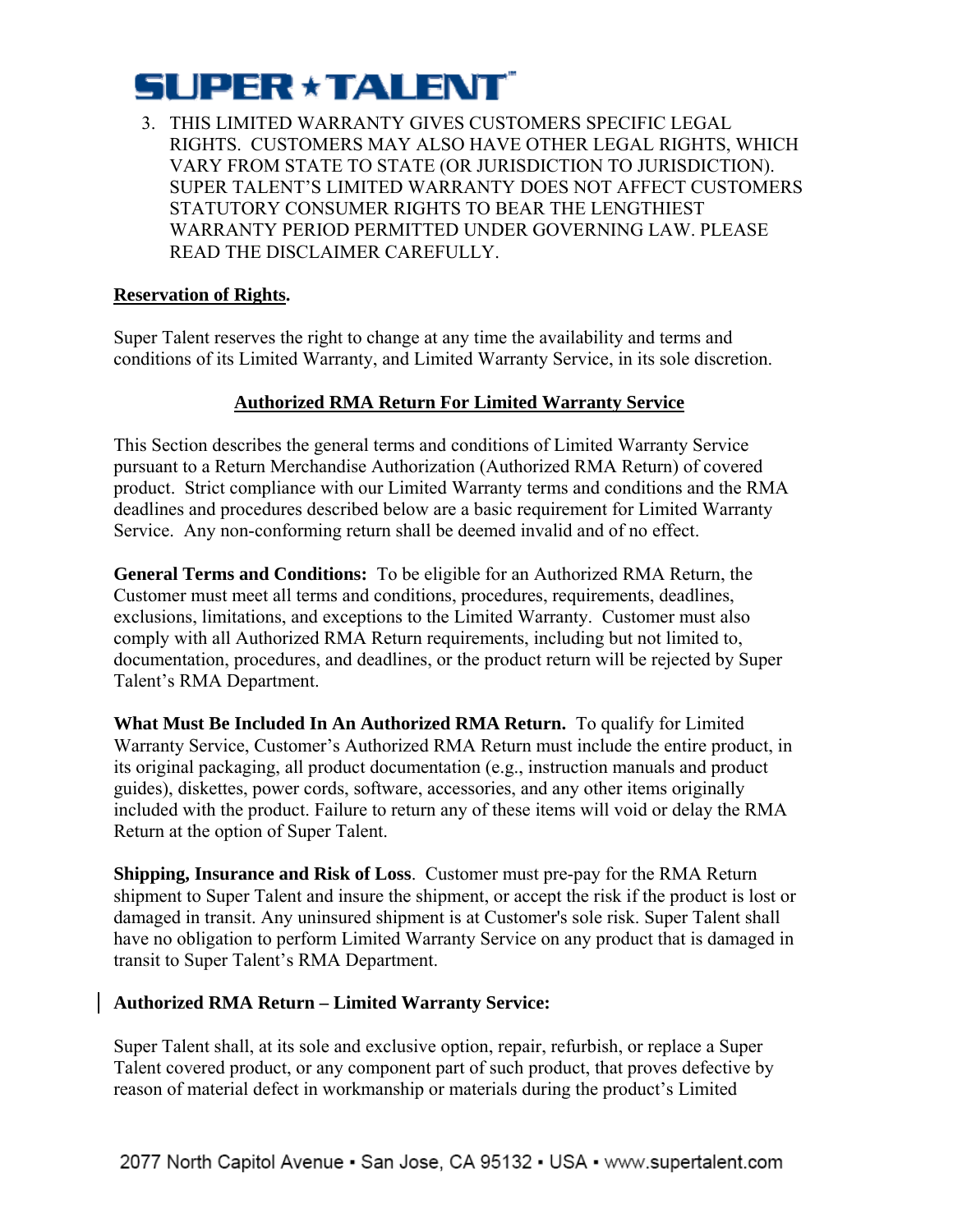Warranty Period ("Limited Warranty Service"). Super Talent reserves the right to use new, refurbished, or functionally equivalent products, parts, and materials (of comparable specification) in performing Limited Warranty Service.

# **Authorized RMA Return Procedures:**

**DOA Credit Return Policy (30 Days - DOA Product Only).** Super Talent's covered products are **not** subject to return for credit (refund of purchase price) in whole or in part under the Limited Warranty, except as provided herein. The **sole** exception is covered product that is determined to be materially defective in workmanship or materials within thirty (30) days of the Super Talent invoice date of original purchase ("DOA [dead-onarrival] product") and which is timely returned to us pursuant to the DOA Credit Return Terms and Conditions ("DOA Credit Return") set forth below.

**Limitations on DOA Credit Return:** The DOA Credit Return exception does not apply to any of the following, even if returned within thirty (30) days of invoice date: CPUs; consumer electronic devices; Apple products; or tape backup drives/devices. These products are subject to return strictly under Super Talent's standard Authorized RMA Return policy and procedures, described below. Note: The manufacturer of third party products may directly provide its own warranty/warranty rights to the Customer (original end-user). Please consult the manufacturer's website as appropriate.

**DOA Credit Return/Terms and Conditions:** For a DOA Credit Return, Customer must within thirty (30) days of date of purchase as shown on the original Super Talent invoice: 1) initiate an Authorized RMA Return and obtain a valid RMA number from our RMA Department; *and* 2) return the DOA product intact in its original packaging with all product documentation, accessories, cables, and power supplies *so that it is received by our RMA Department within three (3) business days of issuance of a RMA number*.

Customer must also provide Super Talent RMA Department with true and complete information about the handling and use of the product, and strictly comply with all RMA policies, procedures, and deadlines as a condition of DOA Credit Return. Nondisclosure or misstatement of such information may void the RMA Return.

Provided that Customer timely complies with all DOA Credit Return Terms & Conditions, Super Talent will recognize the Customer's option to return the DOA product for a refund (or for repair, refurbishment, or replacement as provided herein). All other product returns under the Limited Warranty, including non-conforming DOA Credit Returns, shall be for repair, refurbishment, or replacement only (no credit).

Credit will be issued to Customer within 10 business days of completion of the DOA Credit Return by our RMA Department.

# **Technical Support.**

Customers are asked to contact Tech Support to determine if the technical issue they are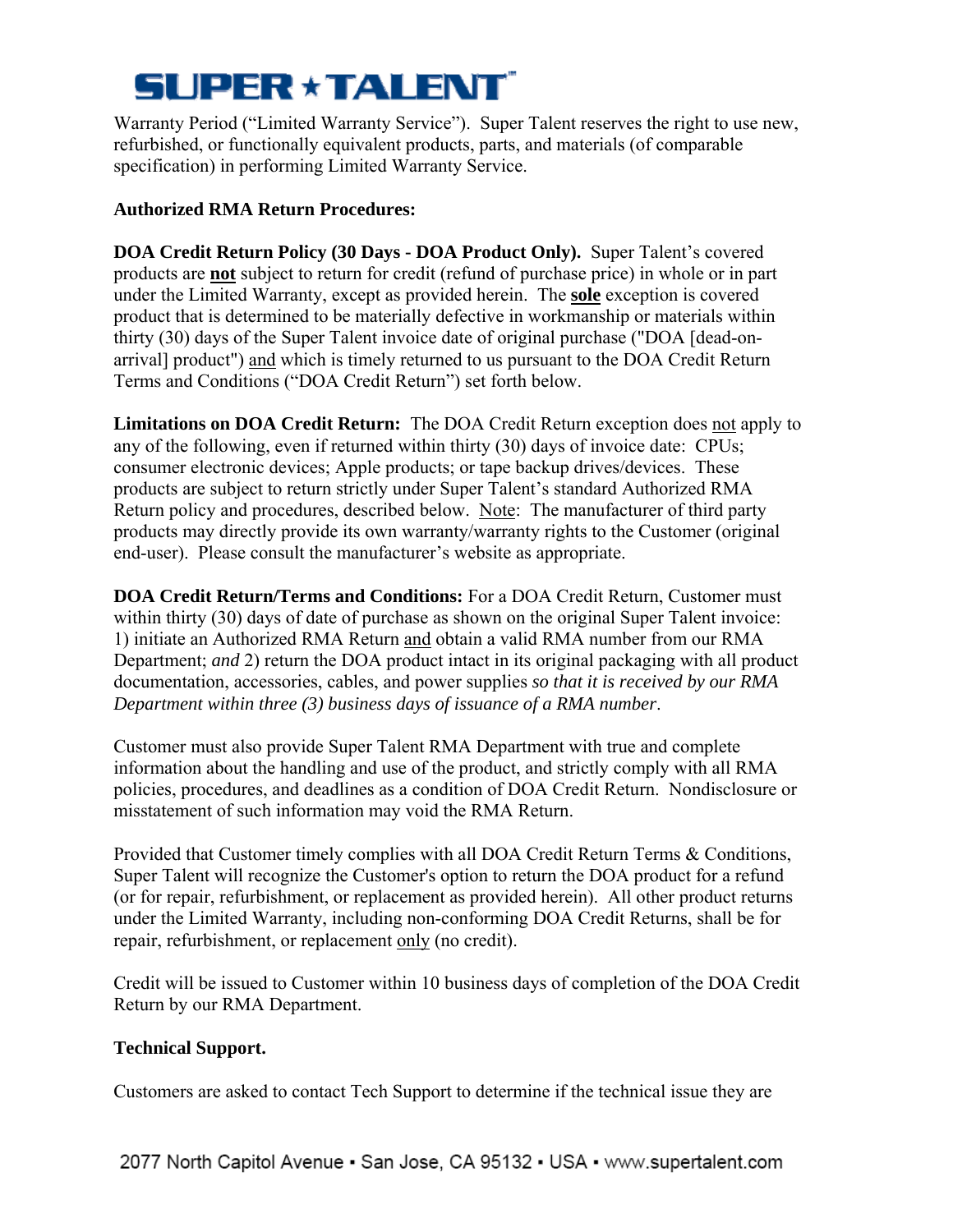experiencing may be satisfactorily resolved before an Authorized RMA Return is initiated. Super Talent provides several technical support options for its covered products:

- 1. E-mail/Super Talent Tech Support: Support@SuperTalent.com
- 2. Product Support Forum at: http://www.supertalent.com/home/forum/
- 3. Telephone/Super Talent Tech Support: (408) 941-8617, ext. 617.

**Important Note**: Communication with our Tech Support Department does not extend or toll the time period for making a Limited Warranty Service claim/Authorized RMA Return of any kind (including DOA Credit Return).

# **How to Initiate An Authorized RMA Return.**

To obtain Limited Warranty Service, a Customer must contact the Super Talent RMA Department within the Limited Warranty Period applicable to their product to request issuance of a valid RMA return authorization number.

- Please e-mail Support@SuperTalent.com to initiate a RMA request.
- Please see http://www.supertalent.com/support/rma.php for our Authorized RMA Return form and related instructions.

Once issued, an Authorized RMA Return number is valid for thirty (30) days.

Customer's failure to return the item within the RMA period shall void the RMA Return.

# **What Will Super Talent's RMA Department Do Under The Limited Warranty?**

Once a valid Authorized RMA Return has been initiated, the RMA Department will first determine if the product or issue is covered under the Limited Warranty. All such decisions are final and binding. If the product/issue is *not* covered, Super Talent will notify Customer of the reasons for this determination and advise the Customer as to available options.

If the RMA Department determines that the product/issue *is* covered under this Limited Warranty, Super Talent shall, in its sole discretion, repair, replace, or refurbish the product or component part with its functional equivalent. All products or components that are replaced or refurbished are inspected and tested for functionality before return to Customer, and are covered for the remaining period of the original Limited Warranty Period. Super Talent owns and shall be entitled to retain any product or component replaced under the Limited Warranty.

# **May I transfer the Limited Warranty?**

**No. Super Talent's Limited Warranty is not subject to any form of transfer, assignment, or sale.** Super Talent's Limited Warranty may not be assigned, sold, or otherwise transferred by the Customer to any other party. Any assignment, sale or transfer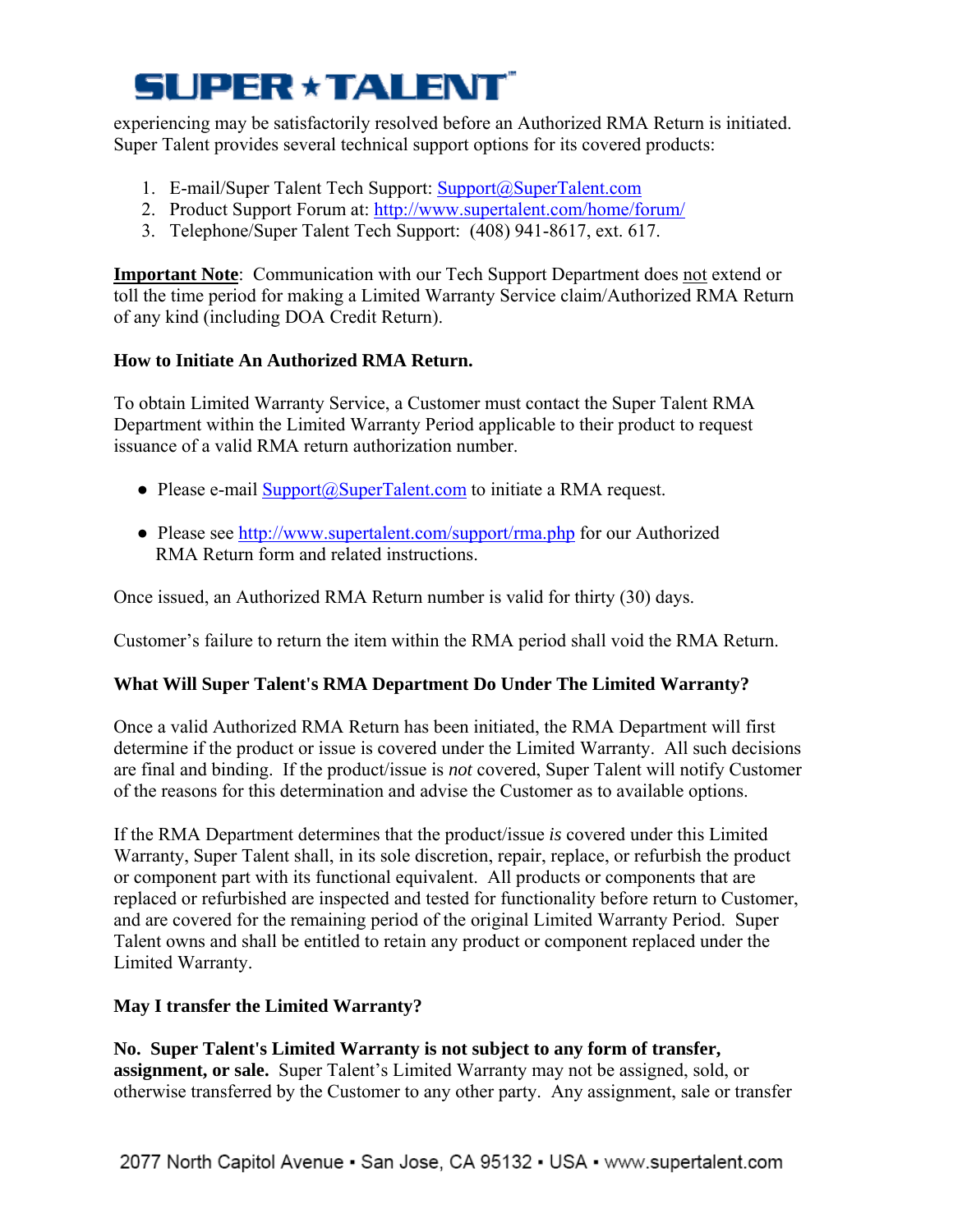of a covered product or of the Limited Warranty by the Customer shall void the Limited Warranty in its entirety. However, some of our products may be subject to a separate manufacturer's written warranty. To the extent any manufacturer's warranty rights are assignable, Super Talent assigns to the Customer any remaining warranty rights provided by the manufacturer, without further obligation of any kind. Super Talent does not warrant any software under this Agreement. Warranties, if any, for software are contained in the enduser license agreement ("EULA") that governs the purchase and usage of such software.

## **Important Additional Customer Requirements For Authorized RMA Return.**

Before returning any product, please ensure that you have met these additional conditions for Limited Warranty Service under an Authorized RMA Return.

**Authentication of Purchase.** Customer must satisfactorily authenticate the product purchased from Super Talent. Any Limited Warranty card must be filled out with true and complete information. Any labels affixed to the product (for authentication or quality control) must be intact and not have been removed, damaged or altered in any way. Failure to comply with any of these conditions will void the Limited Warranty.

**Identification of Covered Produc**t. The Super Talent covered product must be identified by part number, serial number, and any other form of identification. Any removal, alteration, obliteration, or missing identification of the Super Talent product will void this Limited Warranty.

**Proof of Original Purchase Date.** Submission of proof of original purchase and the date thereof by the original Customer is required to initiate a valid Authorized RMA Return. Please include a complete copy of this documentation in the Authorized RMA Return. Super Talent may also require, in its sole discretion, Customer's submission of the original Super Talent invoice, Super Talent warranty card, and the Customer's credit card bill or other proof of payment. In the absence of such proof, Super Talent will attempt to ascertain the authenticity of the product and the date of original purchase from the Customer's account information, transaction history, and product identification and serial numbers. This Limited Warranty is void and of no effect if the Customer fails to make the required submission or if Super Talent is unable to authenticate the Customer's purchase of the product to its reasonable satisfaction.

### **Discontinued or "End of Life" Super Talent Products.**

Super Talent products subject to this Limited Warranty that are discontinued, "end of life," or are otherwise no longer manufactured or in inventory can be returned for repair or refurbishment only. Super Talent reserves the right to offer a depreciated refund or credit to the Customer, in lieu of Limited Warranty Service, when a product or its functional equivalent is no longer available or the item cannot be restored to functionality.

# **Duration of Super Talent Limited Warranty (Limited Warranty Period).**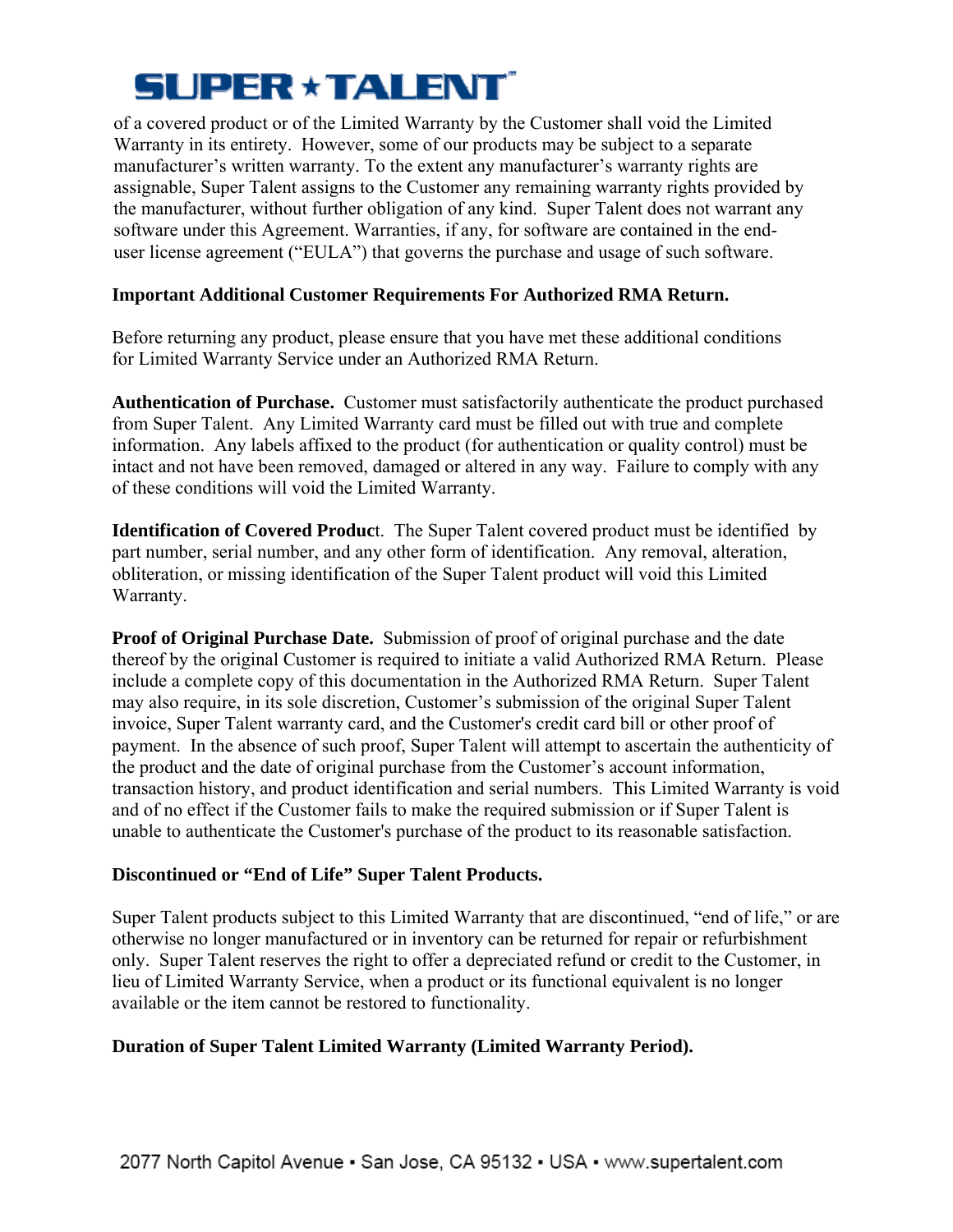Designated Super Talent product is covered for the specified Limited Warranty Period applicable to the product starting from the date of purchase shown on the original Customer invoice. Proof of purchase which includes the original purchase date is required for Limited Warranty Service in all cases.

Any repair of a defective product after expiration of the Limited Warranty Period will be at Customer's expense (Customer will be charged by prior agreement for the cost of labor and repaired, replaced or refurbished components).

**Covered Product Line - Limited Warranty Period**. The specific Limited Warranty Period (from date of original purchase) for covered Super Talent product is as follows:\*

| <b>DRAM Memory Modules</b>       | <b>Limited Warranty Period</b> |
|----------------------------------|--------------------------------|
| DDR 1, DDR 2, DDR3               | 5-Year Limited Warranty        |
| <b>USB Flash Drives</b>          | <b>Limited Warranty Period</b> |
| <b>USB 2.0</b>                   | 2-Year Limited Warranty        |
| <b>USB 3.0</b>                   | 3-year Limited Warranty        |
| <b>SSDs (Solid State Drives)</b> | <b>Limited Warranty Period</b> |
| <b>RAIDDrive Series</b>          | 3-Year Limited Warranty        |
| MasterDrive Series               | 2-Year Limited Warranty        |
| <b>TeraDrive Series</b>          | 3-Year Limited Warranty        |
| <b>UltraDrive Series</b>         | 2-year Limited Warranty        |
| <b>VSSD SERIES</b>               | 1-year Limited Warranty        |
| MOBILE/TABLET, NETBOOK SERIES    | 1-year Limited Warranty        |
| <b>DURADRIVE SERIES</b>          | 3-year Limited Warranty        |
| <b>CORESTORE/FDM SERIES</b>      | 1-year Limited Warranty        |
| All other MLC Based SSDs         | 2-Year Limited Warranty        |
| All other SLC Based SSDs         | 3-year Limited Warranty        |
| <b>Flash Cards</b>               | <b>Limited Warranty Period</b> |
| <b>Flash Cards</b>               | 1-year Limited Warranty        |

**\*Exception for Integrated Batteries:** The Limited Warranty Period for replacing batteries integrated in Super Talent covered products is six (6) months from the date of original purchase. Replacement is otherwise strictly at Customer's expense.

The Limited Warranty Period applicable to any covered Super Talent product is subject to change without prior notice.

# **Instructions For A Successful Authorized RMA Return**.

Please write the Authorized RMA Return number in **bold** on the outside of the box before it is returned to our RMA Department. Products must be received by Super Talent within 14 days of